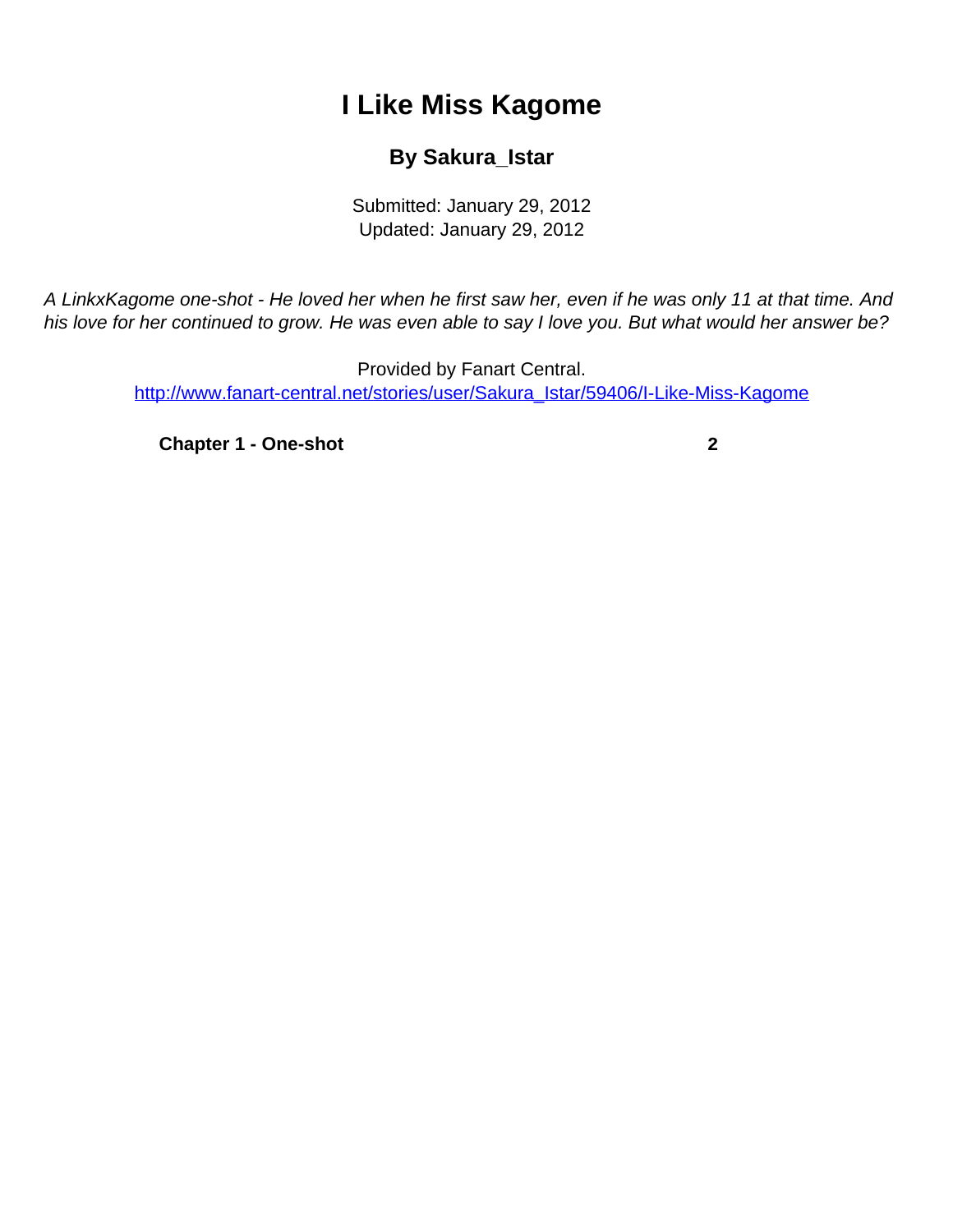## **1 - One-shot**

<span id="page-1-0"></span>**Disclaimer: I do not own Inu-Yasha or The Legend of Zelda[br] [br] The Legend of Zelda © Nintendo[br] Inu-Yasha © Rumiko Takahashi[br] [br] Note: My first Inuyasha/Legend of Zelda crossover XD This is just a small one shot that I came up with. I think Kagome and Link make such a cute couple. Please review! And enjoy.[br] [br] I Like Miss Kagome**[br]

Written by: Sakura Istar[br]

[br]

During his travels some how he had met miss Kagome. A human girl of sixteen with midnight black and beautiful blue eyes; when Link first saw her, he saw her very odd looking outfit. Her green and white long sleeve blouse remind him of what a sailor would wear, she even wore a red tie. But it was her very short ruffled green skirt that was the oddest. He had never seen a girl before with such a short skirt... and to top the rest of the outfit she wore white socks and brown dress shoes. Even with her weird outfit, she was quite pretty --- even to him, a eleven year old kid that was on a mission to save the princess of Hyrule! But even though he was five years younger then the teenager... he had began to like the girl. She was so nice and sweet. The only girl that he was around most of the time, was princess Zelda --- his childhood friend, but he felt different when he was with miss Kagome and he wondered why'[br] [br]

Miss Kagome had asked who he was. My name is Link! he had said and she smiled at him, making the blonde haired hylian boy blush.[br]

[br]

Kagome thought that Link was adorable. He is as tall as her chest, not counting the talking hat named Ezlo... he wore a green tunic that was kind of big on him and red shoes. She also notice his blue eyes that reminded her of the blue sky. But what caught her eyes were his pointed ears. The boy was not a demon, she could tell that much. But she wondered why she knew that right away' She didn't know but she ended up asking him where she was.[br]

[br]

In the land of Hyrule was the reply. At that moment, she knew that she was not in Japan in the past or present. So she joined young Link on his quest to save the princess and along the way to find a way back to Inuyasha and her friends. She was glad that she had met the young boy and not someone else. He was a cheerful lad and very strong willed. He never backed down from a fight and he was not afraid of anything --- even at a young age. In the end, they found all four stones so that they could power up the sword that would break the curse that Zelda was under and brought peace to the kingdom after defeating the evil wizard. After wards with the swords power, they were able to send Kagome from where she came from.[br]

[br]

And young Link thought that he would never see her again. That is until he was seventeen years old ---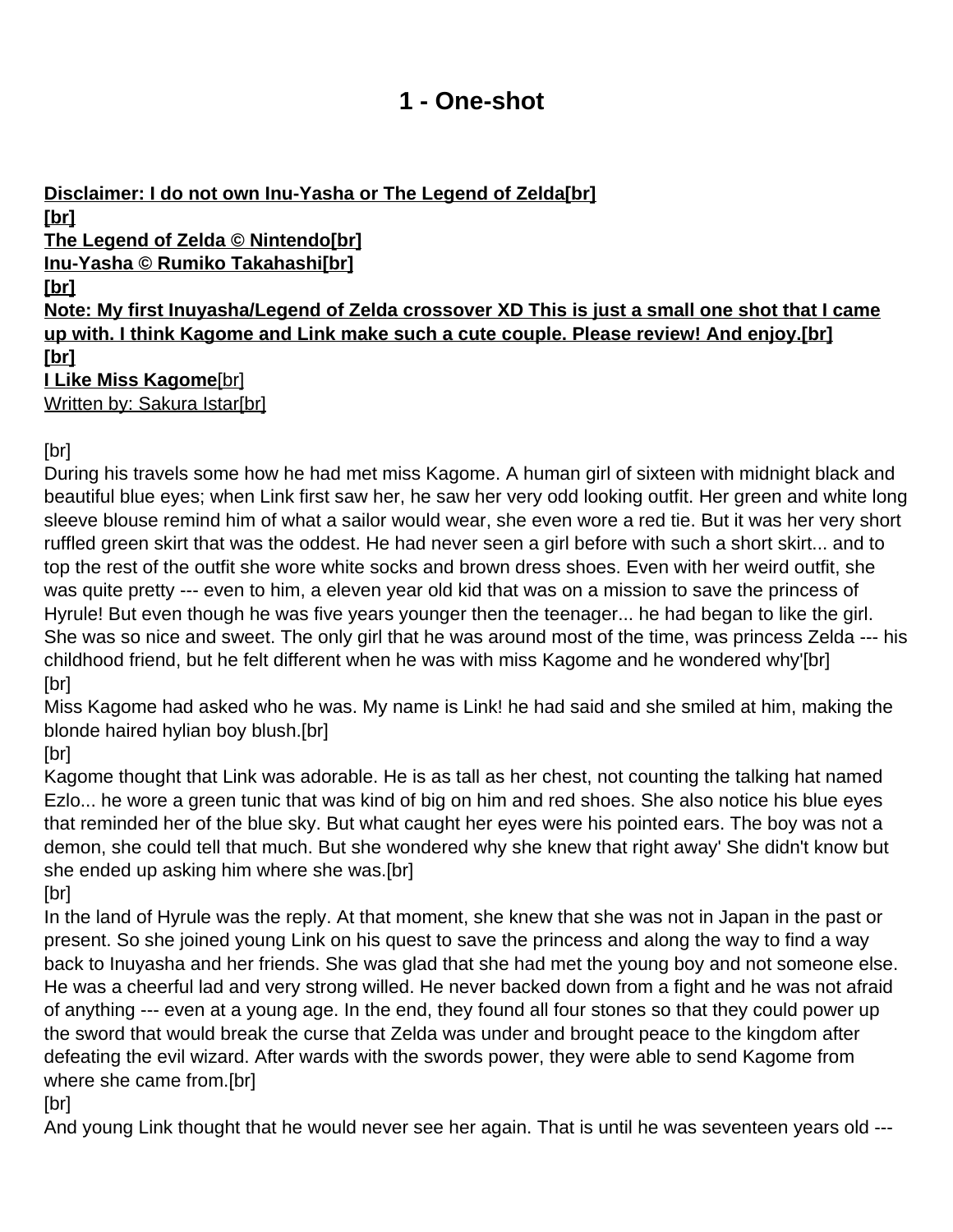he met her again and Kagome didn't know why she was there once again. Kagome was no longer a teenage girl but a young women of twenty-two. When he saw her again, he knew that he was in love with the young women. Kagome on the other hand was surprised to see how much taller he was now. At least six foot-two. Kagome only being five foot-six in height. His chubby child face was replaced firm cheek bones and his body with tone muscles. And his ears grew longer and more pointed. For some reason she liked his long ears, but she did not tell him that of course. His hair was still that messy short blonde hair and his eyes are narrow.[br]

[br]

He was quite handsome.[br]

[br]

Kagome broke up with Inuyasha when she was nineteen and for three years she suffered being without him and being alone without someone to love. In reality, she knew that it would never work --- he loved Kikyo to much and even though she looked liked that women (which she hated that very fact) she could never compare. [br]

[br]

She had tried to go back to her world, but something was stopping her and Link was glad that she had not left (at least so far) because he wanted to tell her how he felt and finally he did tell her.[br] [br]

I'm in love with you. he poured every feeling that he had in those words and he saw the shock look on her face. I-I don't know what to say. he looked away from her and blushed. You don't have to say anything... at least not right now. he then looked into her eyes. Please think about it. he had pleaded. She could only nod. She was just in plain shock that he was in loved with her. And she wondered why' Why didn't he love the beautiful Princess Zelda. What was so special about her' That is what kept running though Kagome's mind as she thought about it. She was truly confused.[br] [br]

What did she really feel for the teenaged boy'[br]

[br]

At first she did not think it was the kind of love that she felt for Inuyasha --- more of like a brother-sister love. But even though she told herself that, she knew in her heart that it was more then that. As time passed, she soon began to have stronger feelings for the blonde boy and she was not to sure what to make of it. She was still very much confused, but she was glad that Link make things uneasy for her. He acted as he always died and maybe that is why she started to like him more and more. He wasn't trying to be something he was not; He was truthful and kind and very sweet. Inuyasha would always insult her and he would make her get mad so easy and then she would end up using the sit command. And in reality she had wondered how in the world did she even fall for a guy like Inuyasha' She guessed it was because he was not like the other boys that she had met or known, he also was not human.[br] [br]

But neither was Link.[br]

[br]

And he cared what happen to people and it didn't matter if they were the same race or not. That was something else she liked about Link. He would always help people in need, while Inuyasha would complain about helping people. The only real people that he cared about was his mother... and Kikyo. In some way she could understand at some point; Inuyasha after all was not very open about things and did not always know how to express how he felt. That was another reason why it never worked for them. She was cheerful and open and very kind and she needed to be with someone that really cared about her and not because she looked like the girl that he was in love with. And that is what pained her the most. But now all that was past tense and thinking about a painful past was never good for ones